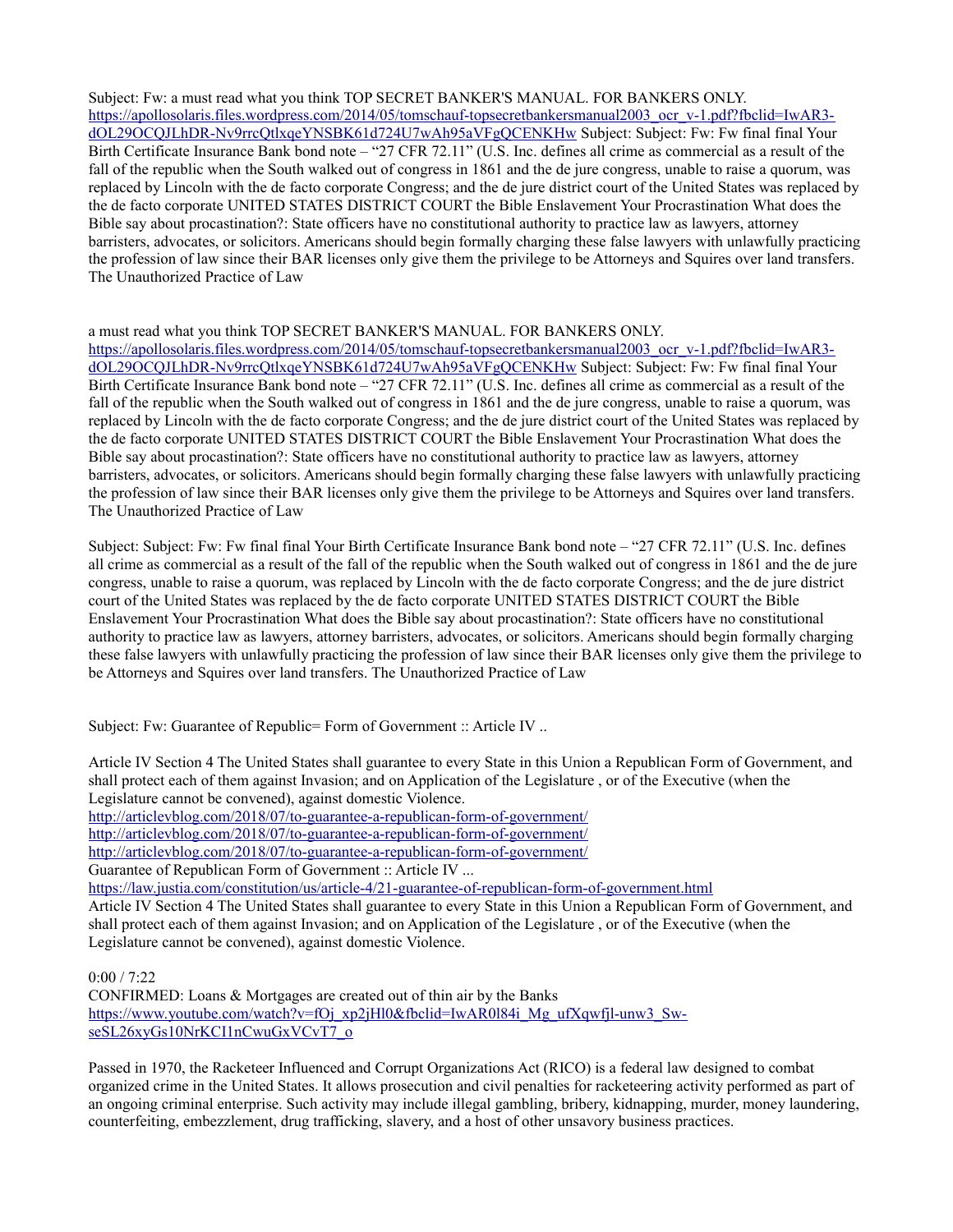Racketeer Influenced and Corrupt Organizations Act (RICO) <https://www.nolo.com/legal-encyclopedia/content/rico-act.html>

How to fire your Representative and Claim your rights [https://www.youtube.com/watch?v=lMH6vI2EPyA&feature=youtu.be&fbclid=IwAR3kXs7fUBibBAL-bWGCq-VJ7jrN-](https://www.youtube.com/watch?v=lMH6vI2EPyA&feature=youtu.be&fbclid=IwAR3kXs7fUBibBAL-bWGCq-VJ7jrN-KPPeiAw9eNzPhQPS3KC5PXd773Ahcs)[KPPeiAw9eNzPhQPS3KC5PXd773Ahcs](https://www.youtube.com/watch?v=lMH6vI2EPyA&feature=youtu.be&fbclid=IwAR3kXs7fUBibBAL-bWGCq-VJ7jrN-KPPeiAw9eNzPhQPS3KC5PXd773Ahcs)

Subject: This Person Does Not Exist. The law does not guarantee justice In law, a legal person is any person or 'thing' (less ambiguously, any legal entity)[1][2] that can do the things an everyday person can usually do in law - such as enter into contracts, sue and be sued, own property, and so on.[3][4][5] The reason for the term "legal person" is that some legal persons are not people: companies and other corporations are "persons" legally speaking (they can legally do most of the things an ordinary person can do), but they are clearly not people in the ordinary sense with Republic rights to Native Treaties and Constitution rights of Law. Meaning Lawful Bloodline Natives of any color of 1866 Can not be held for Ransom with out an Affidavit form a Women or Man ,

Subject: Fw: 5 CFR § 2635.702 - Use of public office for private gain ...<https://www.law.cornell.edu/cfr/text/5/2635.702>An employee shall not use his public office for his own private gain, for the endorsement of any product, service or enterprise, or for the private gain of friends, relatives, or persons with whom the employee is affiliated in a nongovernmental capacity, including nonprofit organizations of which the employee is an officer or member, and persons with whom the employee has or seeks employment or business relations. The specific prohibitions set forth in paragraphs (a) through (d) of this ...

Subject: 5 CFR § 2635.702 - Use of public office for private gain ...<https://www.law.cornell.edu/cfr/text/5/2635.702>An employee shall not use his public office for his own private gain, for the endorsement of any product, service or enterprise, or for the private gain of friends, relatives, or persons with whom the employee is affiliated in a nongovernmental capacity, including nonprofit organizations of which the employee is an officer or member, and persons with whom the employee has or seeks employment or business relations. The specific prohibitions set forth in paragraphs (a) through (d) of this ...

5 CFR § 2635.702 - Use of public office for private gain ... <https://www.law.cornell.edu/cfr/text/5/2635.702>

An employee shall not use his public office for his own private gain, for the endorsement of any product, service or enterprise, or for the private gain of friends, relatives, or persons with whom the employee is affiliated in a nongovernmental capacity, including nonprofit organizations of which the employee is an officer or member, and persons with whom the employee has or seeks employment or business relations. The specific prohibitions set forth in paragraphs (a) through (d) of this ...

The Police and all law agencies will tell you that IT'S THE LAW. Who's law? The municipality corporations have it printed on their Government Vehicles. They have it posted in Government buildings. They have TV Commercials that tell you that something is the law. Police even tell you that it is the law without any proof of any law, just their word that it's the law. Do you think that police and other law enforcement agencies such as the County Sheriff, the Highway Patrol, the FBI, the CIA, International Interpol Police, ATTORNEY JUDGES, all BAR COURTS, and the U.S. Government are there to Protect YOU, the common man, woman, or your children? Think again.. SAPP vs Tallahassee, 1977 tells you plainly that all these police in any form are there to enforce the Government CODES, RULES, STATUTES posing as law, and to arrest Government CODE BREAKERS. Warren v. District of Columbia, 444 A.2d 1 (D.C. Ct. of Ap., 1981) stated that the "fundamental principle of American law that a government and its agents are under no general duty to provide public services, such as police protection, to any individual citizen." – There are many other court case laws with the same results of not protecting or serving you the people. So why do you need them? It is like the little girl saying in the TV Commercial "Mom washes the dishes before she puts them in the dishwasher, so what does a dishwasher do??" What do the Police do to protect you? NOTHING!!!!!!! We the People created a government for protection and the UNITED STATES and the STATES OF Government does not protect any of We the People meaning YOU and your family.. So WHY do you need Police to control you without protecting you, your freedom, your rights, your prosperity, and your Liberty? OH! I forgot. You don't have any of these things as Corporate Debt Slaves, do you??

Subject: 28 USC § 3002 Definition The following definition is often claimed to be proof-positive that the United States is a corporation: (15) "United States" means— (A) a Federal British corporation; (B) an agency, department, commission,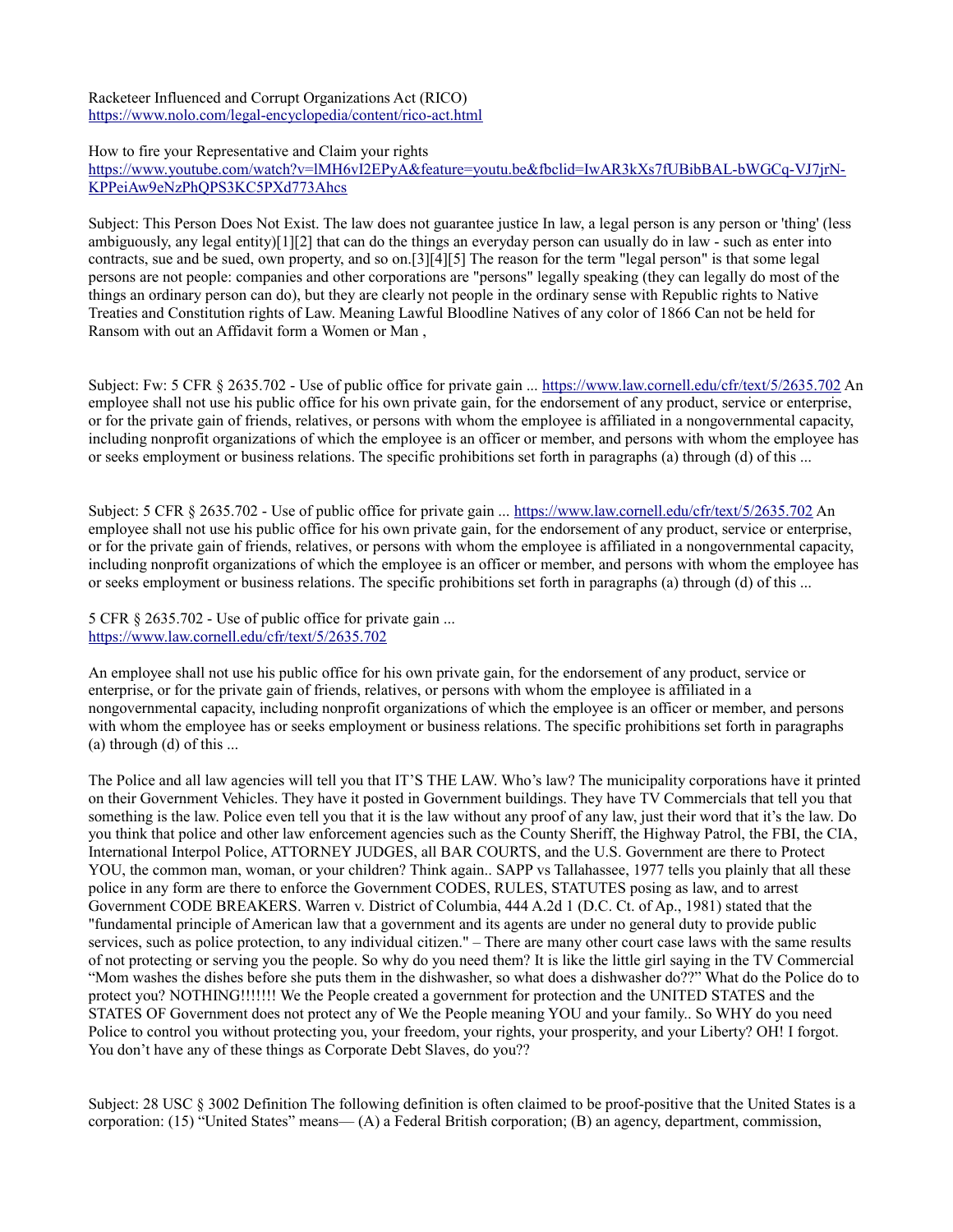board, or other entity of the United States; or (C) an instrumentality of the United States.

28 USC § 3002 Definition

The following definition is often claimed to be proof-positive that the United States is a corporation:

(15) "United States" means—

(A) a Federal British corporation;

(B) an agency, department, commission, board, or other entity of the United States; or

(C) an instrumentality of the United States.

First we need to understand the basics of statutory word definition. If you read the top of the section carefully you will see the words "As used in this chapter". That means those definitions only apply within that chapter of the USC, which we see here. At a glance it covers about 124 sections out of many thousand in the USC. Moreover, the definitions only apply in federal proceedings that fall under that chapter. The same definition does not apply and is not used anywhere else.

So yes, for the purposes of that chapter, United States is defined as a Federal corporation. This argument is busted based on the scope of the definition alone – clearly something that applies in just one chapter of federal code can't override the entire nation. We can look further, though, to find the exact intent and reasoning behind the particular definition. From the description of the chapter we see it's related to federal debt collection procedure, which is a start.

How can we quickly find out more? We can search Google Scholar to see what the courts say. Clicking the first case and checking footnotes 8 and 9 sheds much light on the topic. Apparently the definition is related to the Fair Debt Collection Practices Act and the intent is to limit the application to dealings with federal entities.

In passing the FDCPA, Congress evinced a clear intent to exclude private transactions — debts created under (and thus governed by) state law, and to which the United States was not an original party.

That explains that! The District of Columbia not in the usa

Some believe that the creation of a municipal or state-style government subject to Congress in the District of Columbia somehow changed the government and made everything, including the Constitution (the supreme law of the land, remember) subject to that corporation. This would be quite impossible and makes no sense. The created cannot supersede its creator. No legislation from Congress, no ruling from the Supreme Court, no Executive Order can destroy or replace the Constitution or the United States. Where do the profits go?

Revenue collected by the United States is managed by the United States Department of the Treasury which has a number of responsibilities. Collected monies remain in the Treasury for use within the nation. Money cannot be removed except in accordance with US law under the Constitutional framework.

The Undeniable Fact That Artificial Entities (Corporations) Cannot Take Oaths, They Cannot Make Affidavits. See, E.G., In Re Empire Refining Co., 1 F. Supp. 548, 549 (Sd Cal. 1932) ("It Is, Of Course, Conceded That A Corporation Cannot Make An Affidavit In Its Corporate Name. It Is An Inanimate Thing Incapable Of Voicing An Oath"); Moya Enterprises, Inc. V. Harry Anderson Trucking, Inc., 162 Ga. App. 39, 290 S.E.2d 145 (1982); Strand Restaurant Co. V. Parks Engineering Co., 91 A.2d 711 (D.C. 1952); 9a T. Bjur C. Slezak, Fletcher Cyclopedia Of Law Of Private Corporations § 4629 (Perm. Ed. 1992) ("A Document Purporting To Be The Affidavit Of A Corporation Is Void, Since A Corporation Cannot Make A Sworn Statement") - (Footnote Omitted). Rowland V. California Men's Colony • 506 U.S. 194, 203 (1993).

Subject: corpus delicti 18 U.S.C. 3771 Understanding our Legal System: "CORPUS DELICTI" – Knowledge will lead to True Power 11/19/2013 By Stillness in the Storm 6 Comments "For a crime to exist, there must be an injured party (Corpus Delicti) There can be no sanction or penalty imposed on one because of this Constitutional right." 1"CORPUS DELICTI":"As a general principal, standing to invoke the judicial process requires an actual justiciable controversy as to which the complainant has a real interest in the ultimate adjudication because he or she has either suffered or is about to suffer an injury."People v. Superior Court, 126 Cal.Rptr.2d 793.Supreme courts ruled "Without Corpus delicti there can be no crime". In every prosecution for crime it is necessary to establish the "corpus delecti", i.e., the body or elements of the crime."People v. Lopez, 62 Ca.Rptr. 47, 254 C.A.2d 185."For a crime to exist, there must be an injured party (Corpus Delicti) There can be no sanction or penalty imposed on one because of this Constitutional right."Sherer v. Cullen 481 F.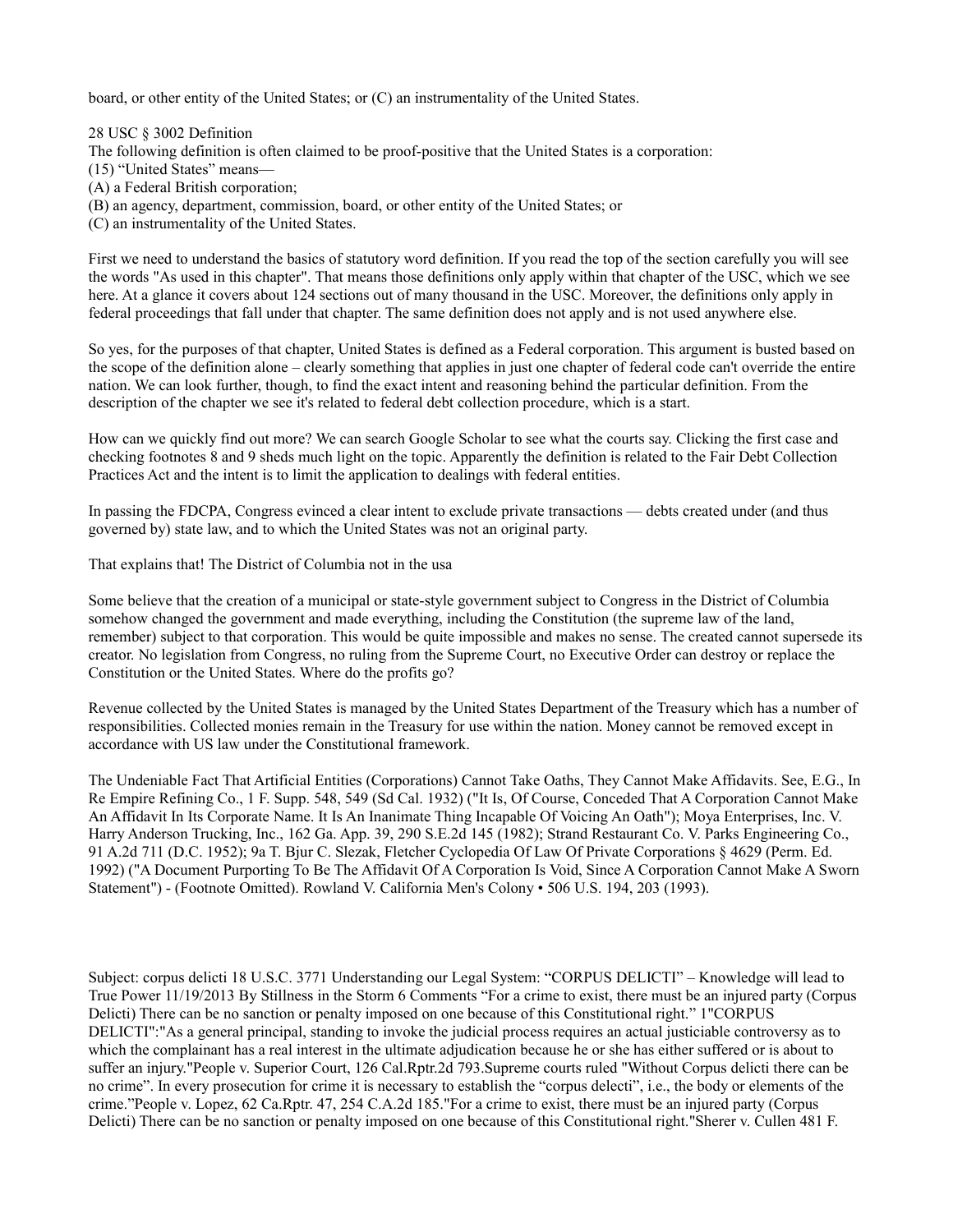945;"With no injured party, a complaint is invalid on its face".Gibson v. Boyle, 139 Ariz. 512"In every criminal trial, the prosecution must prove the corpus delecti, or the body of the crime itself-i.e., the fact of injury, loss or harm, and the existence of a criminal agency as its cause."People v. Sapp, 73 P.3d 433, 467 (Cal. 2003) [quoting People v. Alvarez, (2002) 27 Cal.4th 1161, 1168-1169, 119 Cal.Rptr.2d 903, 46 P.3d 372.]."Without standing, there is no actual or justiciable controversy, and courts will not entertain such cases."(3 Witlen, Cal. Procedure (3rd ed. 1985) Actions § 44, pp 70-72.) "Typically,... the standing inquiry requires careful judicial examination of a complaint's allegations to ascertain whether the particular plaintiff is entitled to an adjudication of the particular claims asserted."(Allen v. Wright, (1984) 468 U.S. 737, 752..."Whether one has standing in a particular case generally revolved around the question whether that person has rights that may suffer some injury, actual or threatened."Clifford S. v. Superior Court, 45 Cal.Rptr.2d 333, 335.

Subject: Indian Treaties" are the law of the land, EVERYONE MUST KNOW THIS before it is deleted, Why is the US government always hiding it. [https://www.youtube.com/watch?](https://www.youtube.com/watch?v=Ar39Qym5Fdo&fbclid=IwAR1iAsj6d3FPLioIOA07upub2vEhBdBCACncMWz2y_KXsH1pGMdD4E-0AOs) [v=Ar39Qym5Fdo&fbclid=IwAR1iAsj6d3FPLioIOA07upub2vEhBdBCACncMWz2y\\_KXsH1pGMdD4E-0AOs](https://www.youtube.com/watch?v=Ar39Qym5Fdo&fbclid=IwAR1iAsj6d3FPLioIOA07upub2vEhBdBCACncMWz2y_KXsH1pGMdD4E-0AOs)

Indian Treaties" are the law of the land, and a rule of decision in all courts." Strother v. Lucas, 37 U.S. 410, 12 Pet. 410, 9 L.Ed. 1137 (1838). And;"Congress is bound to regard public Treaties." Reichert v. Felps, 73 U.S. 160, 6 Wall. 160, 18 L.Ed. 849 (1867). And;"Congress cannot by legislation enlarge the federal jurisdiction, and it cannot be enlarged under the treaty making power." Mayor, Alderman and Inhabitants of City ofNew Orleans v. U.S., 35 U.S. 662, 10 Pet. 662, 9 L.Ed. 573 (1836).

Whereas :COURT FEES ARE FOR PERSONS-PERSONS ARE NOT PEOPLE \*\*\*\*\* With regard to court fees, i, libellant, john-henry, one of the people, believe the easiest way to show the facts that we are the sovereign people, is first to show what a person is not in Title 28 U.S.C. 1914 (District Court; filing and miscellaneous fees; rules of the court), which requires a person or persons to pay a filing fee. Since a person or persons are required to pay a filing fee, one should denote what a person is not according to U.S. Supreme Court decisions regarding the sovereign American people. What a person is not: " 'in common usage, the term 'person' does not include the sovereign people, and statutes employing the (word person) are normally construed to exclude the sovereign people.' Wilson v Omaha Tribe, 442 US653 667, 61 L Ed 2d 153, 99 S Ct 2529 (1979)

## Confidentiality Notice:

This private email message, including any attachment(s) is limited the sole use of the intended recipient and may contain Privileged and/or Confidential Information. Any and All Political, Private or Public Entities, Federal, State, or Local Corporate Government(s), Municipality(ies), International Organizations, Corporation(s), agent(s), investigator(s), or informant(s), et. al., and/or Third Party(ies) working in collusion by collecting and/or monitoring My email(s),and any other means of spying and collecting these communications Without my Exclusive Permission are Barred from Any and All Unauthorized Review, Use, Disclosure or Distribution. With Explicit Reservation of All My Rights, Without Prejudice and Without Recourse to Me. Any omission does not constitute a waiver of any and/or ALL Intellectual Property Rights or Reserved Rights. NOTICE TO PRINCIPLE IS NOTICE TO AGENT. NOTICE TO AGENT IS NOTICE TO PRINCIPLE.

Subject: § 28:3-601. Discharge and effect of discharge.

## <https://code.dccouncil.us/dc/council/code/titles/28/subtitles/I/articles/3/parts/VI/>

Code of the District of Columbia You Are Here

 $\rightarrow$  D.C. Law Library ↪ Code of the District of Columbia  $\rightarrow$  Title 28. Commercial Instruments and Transactions. [Enacted title] ↪ Subtitle I. Uniform Commercial Code. ↪ Article 3. Negotiable Instruments. ↪ Part VI. Discharge and Payment. Part VI. Discharge and Payment.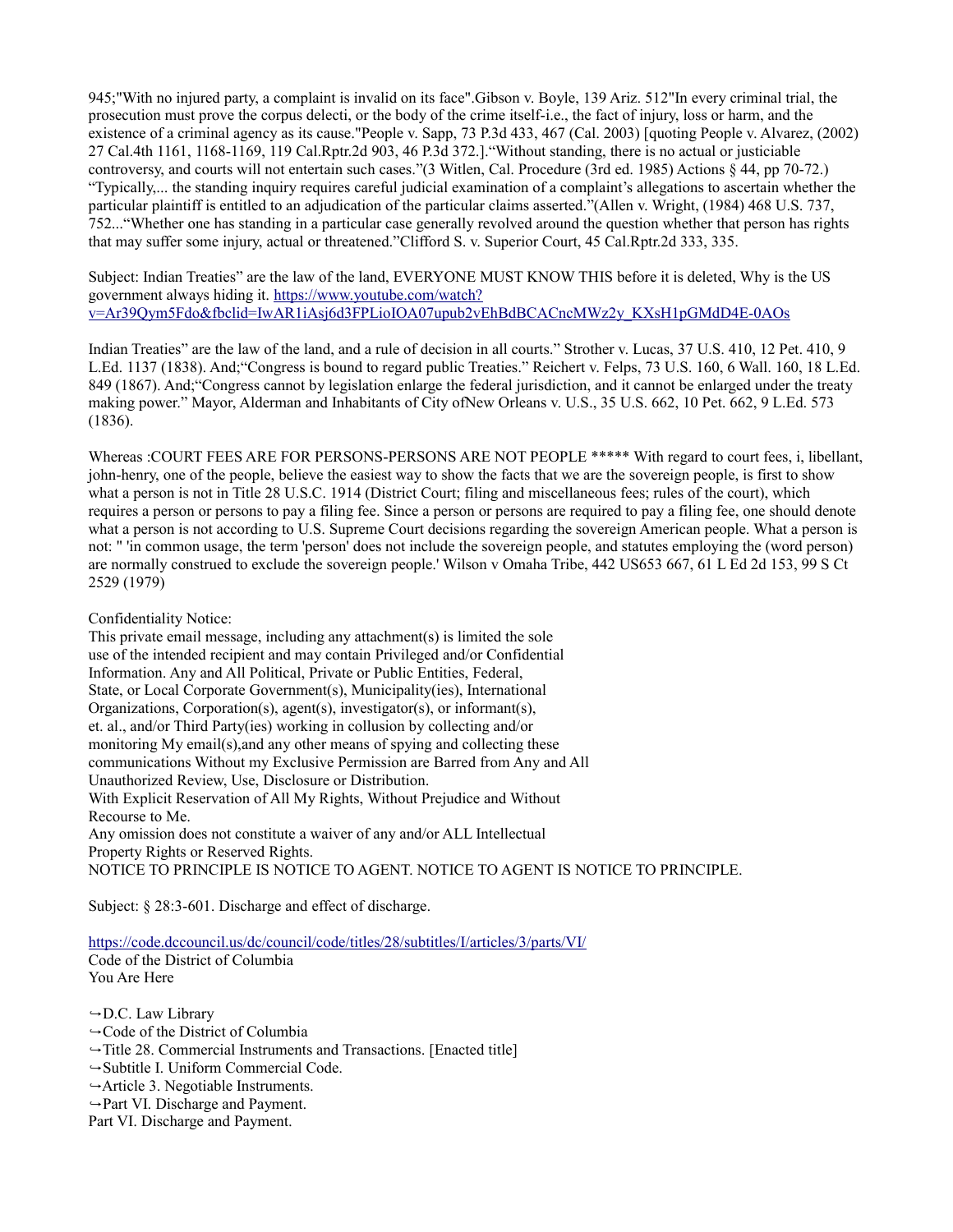§ 28:3-601. Discharge and effect of discharge.

§ 28:3-602. Payment.

§ 28:3-603. Tender of payment.

§ 28:3-604. Discharge by cancellation or renunciation.

§ 28:3-605. Discharge of secondary obligors. § 28:3-601. Discharge and effect of discharge. Previous

Part V. Dishonor. Next

Article 4. Bank Deposits and Collections.

Report Error

Website Feedback

We cannot respond to questions regarding the law. Part VI. Discharge and Payment.

§ 28:3-601. Discharge and effect of discharge.

§ 28:3-602. Payment.

§ 28:3-603. Tender of payment.

§ 28:3-604. Discharge by cancellation or renunciation.

§ 28:3-605. Discharge of secondary obligors.

§ 28:3-601. Discharge and effect of discharge.

(a) The obligation of a party to pay the instrument is discharged as stated in this article or by an act or agreement with the party which would discharge an obligation to pay money under a simple contract.

(b) Discharge of the obligation of a party is not effective against a person acquiring rights of a holder in due course of the instrument without notice of the discharge.

(Dec. 30, 1963, 77 Stat. 691, Pub. L. 88-243, § 1; Mar. 23, 1995, D.C. Law 10-249, § 2(d), 42 DCR 467.) Prior Codifications

1981 Ed., § 28:3-601.

1973 Ed., § 28:3-601. Uniform Commercial Code Comment

Subsection (a) replaces subsections (1) and (2) of former Section 3-601. Subsection (b) restates former Section 3-602. Notice of discharge is not treated as notice of a defense that prevents holder in due course status. Section 3-302(b). Discharge is effective against a holder in due course only if the holder had notice of the discharge when holder in due course status was acquired. For example, if an instrument bearing a canceled indorsement is taken by a holder, the holder has notice that the indorser has been discharged. Thus, the discharge is effective against the holder even if the holder is a holder in due course.

§ 28:3-602. Payment.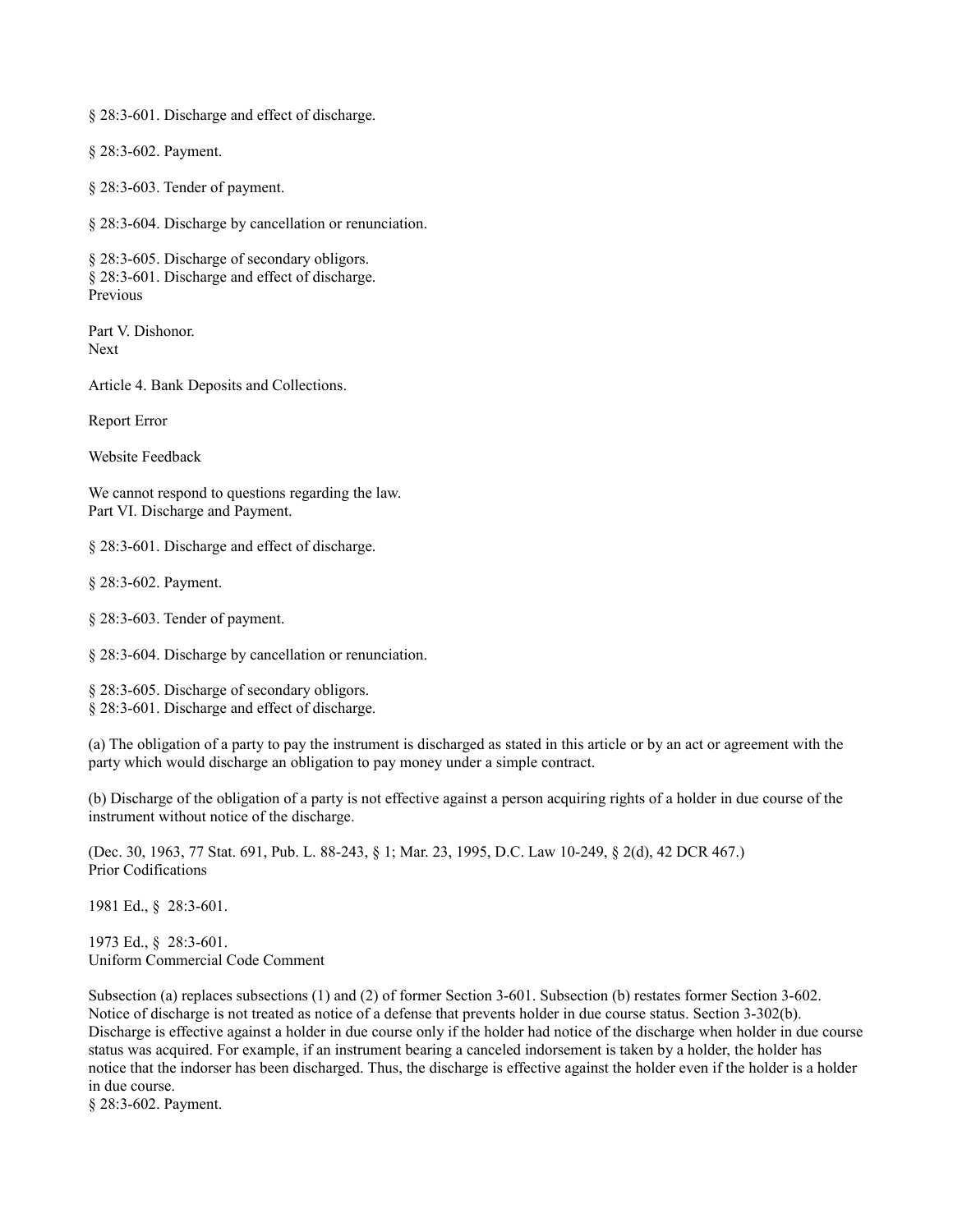(a) Subject to subsection (e) of this section, an instrument is paid to the extent payment is made by or on behalf of a party obliged to pay the instrument to a person entitled to enforce the instrument.

(b) Subject to subsection (e) of this section, a note is paid to the extent payment is made by or on behalf of a party obliged to pay the note to a person that formerly was entitled to enforce the note only if at the time of the payment the party obliged to pay has not received adequate notification that the note has been transferred and that payment is to be made to the transferee. A notification is adequate only if it is signed by the transferor or the transferee, reasonably identifies the transferred note, and provides an address at which subsequent payments are to be made. Upon request, a transferee shall seasonably furnish reasonable proof that the note has been transferred. Unless the transferee complies with the request, a payment to the person that formerly was entitled to enforce the note is effective for purposes of subsection (c) of this section even if the party obliged to pay the note has received a notification under this section.

(c) Subject to subsection (e) of this section, to the extent of a payment under subsections (a) or (b) of this section, the obligation of the party obliged to pay the instrument is discharged even though payment is made with knowledge of a claim to the instrument under § 28:3-306 by another person.

(d) Subject to subsection (e) of this section, a transferee, or any party that has acquired rights in the instrument directly or indirectly from a transferee, including any such party that has rights as a holder in due course, is deemed to have notice of any payment that is made under subsection (b) of this section after the date that the note is transferred to the transferee but before the party obliged to pay the note receives adequate notification of the transfer.

(e) The obligation of a party to pay the instrument is not discharged under subsections (a) through (d) of this section if:

(1) A claim to the instrument under § 28:3-306 is enforceable against the party receiving payment and either payment is made with knowledge by the payor that payment is prohibited by injunction or similar process of a court of competent jurisdiction, or, in the case of an instrument other than a cashier's check, teller's check, or certified check, the party making payment accepted, from the person having a claim to the instrument, indemnity against loss resulting from refusal to pay the person entitled to enforce the instrument; or

(2) The person making payment knows that the instrument is a stolen instrument and pays a person it knows is in wrongful possession of the instrument.

(f) As used in this section, "signed", with respect to a record that is not a writing, includes the attachment to or logical association with the record of an electronic symbol, sound, or process with the present intent to adopt or accept the record.

(Dec. 30, 1963, 77 Stat. 691, Pub. L. 88-243, § 1; Mar. 23, 1995, D.C. Law 10-249, § 2(d), 42 DCR 467; Apr. 27, 2013, D.C. Law 19-299, § 5(l), 60 DCR 2634.) Prior Codifications

1981 Ed., § 28:3-602.

1973 Ed., § 28:3-603. Section References

This section is referenced in § 28:3-103. Effect of Amendments

The 2013 amendment by D.C. Law 19-299 rewrote the section. Uniform Commercial Code Comment

This section replaces former Section 3-603(1). The phrase "claim to the instrument" in subsection (a) means, by reference to Section 3-306, a claim of ownership or possession and not a claim in recoupment. Subsection (b)(1)(ii) is added to conform to Section 3-411. Section 3-411 is intended to discourage an obligated bank from refusing payment of a cashier's check, certified check or dishonored teller's check at the request of a claimant to the check who provided the bank with indemnity against loss. See Comment 1 to Section 3-411. An obligated bank that refuses payment under those circumstances not only remains liable on the check but may also be liable to the holder of the check for consequential damages. Section 3-602(b)(1) (ii) and Section 3-411, read together, change the rule of former Section 3-603(1) with respect to the obligation of the obligated bank on the check. Payment to the holder of a cashier's check, teller's check, or certified check discharges the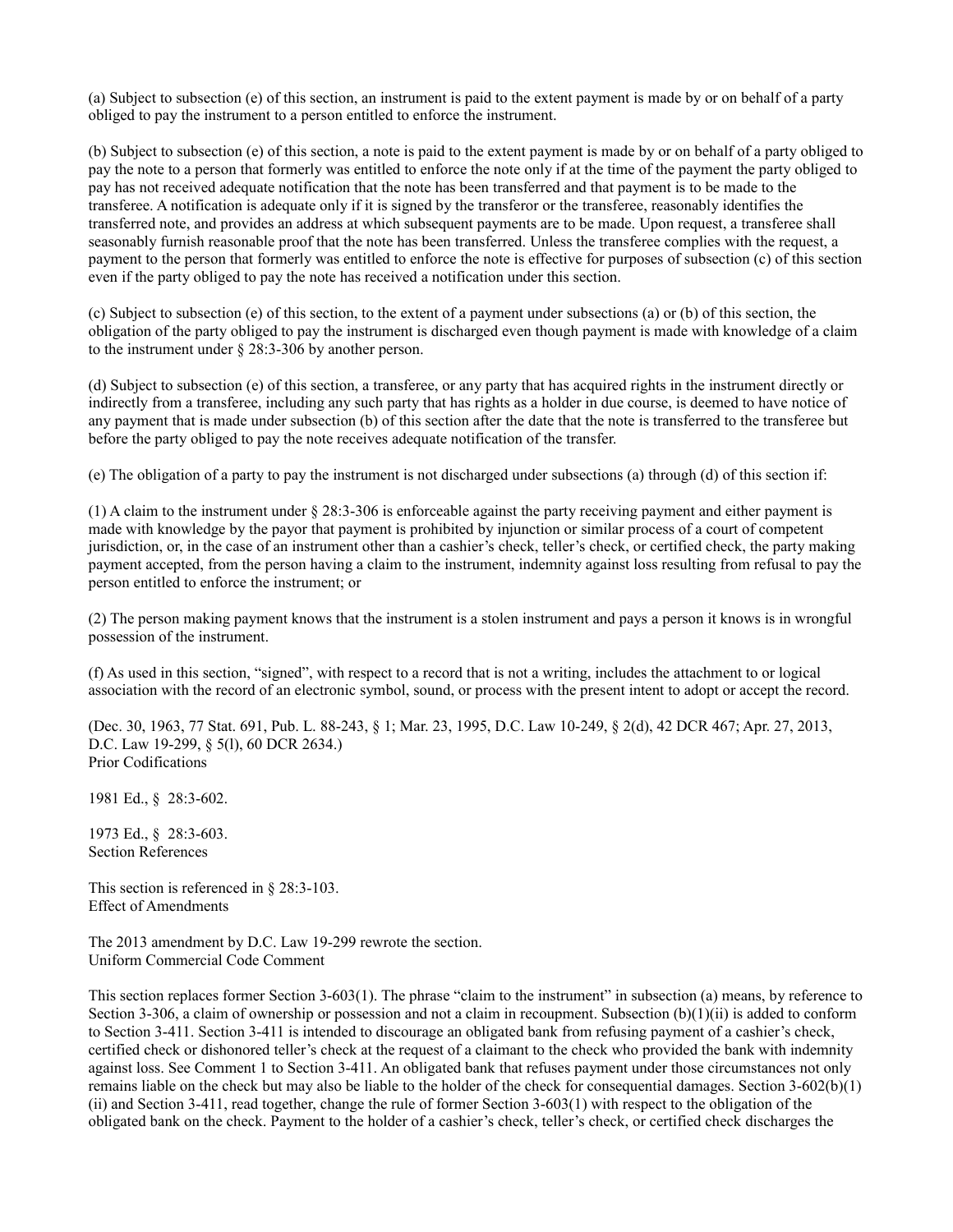obligation of the obligated bank on the check to both the holder and the claimant even though indemnity has been given by the person asserting the claim. If the obligated bank pays the check in violation of an agreement with the claimant in connection with the indemnity agreement, any liability that the bank may have for violation of the agreement is not governed by Article 3, but is left to other law. This section continues the rule that the obligor is not discharged on the instrument if payment is made in violation of an injunction against payment. See Section  $3-411(c)(iv)$ . § 28:3-603. Tender of payment.

(a) If tender of payment of an obligation to pay an instrument is made to a person entitled to enforce the instrument, the effect of tender is governed by principles of law applicable to tender of payment under a simple contract.

(b) If tender of payment of an obligation to pay an instrument is made to a person entitled to enforce the instrument and the tender is refused, there is discharge, to the extent of the amount of the tender, of the obligation of an indorser or accommodation party having a right of recourse with respect to the obligation to which the tender relates.

(c) If tender of payment of an amount due on an instrument is made to a person entitled to enforce the instrument, the obligation of the obligor to pay interest after the due date on the amount tendered is discharged. If presentment is required with respect to an instrument and the obligor is able and ready to pay on the due date at every place of payment stated in the instrument, the obligor is deemed to have made tender of payment on the due date to the person entitled to enforce the instrument.

(Dec. 30, 1963, 77 Stat. 682, Pub. L. 88-243, § 1; Mar. 23, 1995, D.C. Law 10-249, § 2(d), 42 DCR 467.) Prior Codifications

1981 Ed., § 28:3-603.

1973 Ed., § 28:3-604. Uniform Commercial Code Comment

Section 3-603 replaces former Section 3-604. Subsection (a) generally incorporates the law of tender of payment applicable to simple contracts. Subsections (b) and (c) state particular rules. Subsection (b) replaces former Section 3-604(2). Under subsection (b) refusal of a tender of payment discharges any indorser or accommodation party having a right of recourse against the party making the tender. Subsection (c) replaces former Section 3-604(1) and (3). § 28:3-604. Discharge by cancellation or renunciation.

(a) A person entitled to enforce an instrument, with or without consideration, may discharge the obligation of a party to pay the instrument (i) by an intentional voluntary act, such as surrender of the instrument to the party, destruction, mutilation, or cancellation of the instrument, cancellation or striking out of the party's signature, or the addition of words to the instrument indicating discharge, or (ii) by agreeing not to sue or otherwise renouncing rights against the party by a signed record.

(b) Cancellation or striking out of an indorsement pursuant to subsection (a) of this section does not affect the status and rights of a party derived from the indorsement.

(c) In this section, "signed", with respect to a record that is not a writing, includes the attachment to or logical association with the record of an electronic symbol, sound, or process with the present intent to adopt or accept the record.

(Dec. 30, 1963, 77 Stat. 692, Pub. L. 88-243, § 1; Mar. 23, 1995, D.C. Law 10-249, § 2(d), 42 DCR 467; Apr. 27, 2013, D.C. Law 19-299, § 5(m), 60 DCR 2634.) Prior Codifications 1981 Ed., § 28:3-604.

then read NON RESIDENT NON PERSON a must read [https://NonresidentNonPersonPosition-3.pdf](https://NonresidentNonPersonPosition-3.pdf/)

: WHO and Queen announce children will be taken from homes state bar owns your children [https://www.youtube.com/watch?](https://www.youtube.com/watch?v=N_Z7i58nEO8&feature=share&fbclid=IwAR2CPQaCAPM2zDXxhrvRS3J8F7aa20BFCI3eSe0IUDE4gvFCyHt1EMmDTEQ)

[v=N\\_Z7i58nEO8&feature=share&fbclid=IwAR2CPQaCAPM2zDXxhrvRS3J8F7aa20BFCI3eSe0IUDE4gvFCyHt1EMmD](https://www.youtube.com/watch?v=N_Z7i58nEO8&feature=share&fbclid=IwAR2CPQaCAPM2zDXxhrvRS3J8F7aa20BFCI3eSe0IUDE4gvFCyHt1EMmDTEQ) [TEQ](https://www.youtube.com/watch?v=N_Z7i58nEO8&feature=share&fbclid=IwAR2CPQaCAPM2zDXxhrvRS3J8F7aa20BFCI3eSe0IUDE4gvFCyHt1EMmDTEQ) Your mayor and city council senator congressman you know distracted demarcated demarcated domesticated animals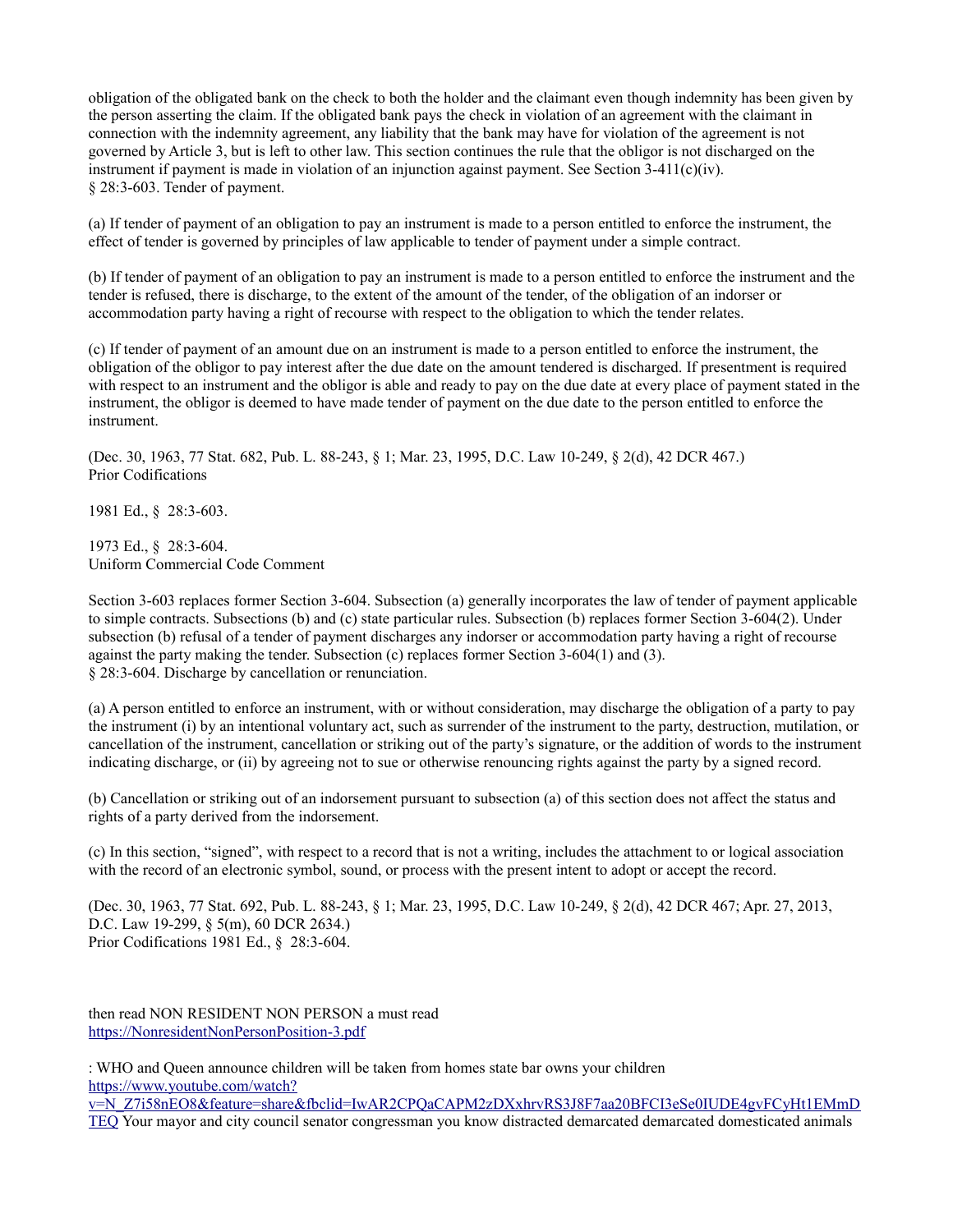will destroy your family, remember there only religious or Christians will destroy there on familiarity in the name of there god the king and queen the bible

State Citizen aka American state National <https://www.law.cornell.edu/uscode/text/8/1101>

8 U.S.C. 1101(a)(21) The term "national" means a person owing permanent allegiance to a state.

closest legal description

26 CFR 1.871-1 - Classification and manner of taxing alien individuals.

26 CRF 1.871-1- (b) (1) (i)

(b)Classes of nonresident aliens -

(1)In general. For purposes of the income tax, nonresident alien individuals are divided into the following three classes: (i) Nonresident alien individuals who at no time during the taxable year are engaged in a trade or business in the United **States** 

"We the People" USA constitution 1787 Article IV Sec 4. The United States shall guarantee to every State in this Union a Republican Form of Government, and shall protect each of them against Invasion; and on Application of the Legislature, or of the Executive (when the Legislature can-not be convened) against domestic Violence.

We the People of the United States, in Order to form a more perfect Union, establish Justice, insure domestic Tranquility, provide for the common defense, promote the general Welfare, and secure the Blessings of Liberty to ourselves and our Posterity, do ordain and establish this Constitution for the United States of America.

On July 4, 1776, the Continental Congress declared America's independence from Great Britain and converted the thirteen colonies into the United States of America. The Declaration of Independence's justification for that break later influenced the language of the preamble to the Constitution.

We hold these truths to be self-evident, that all men are created equal, that they are endowed by their Creator with certain unalienable Rights, that among these are Life, Liberty, and the pursuit of Happiness—That to secure these rights, Governments are instituted among Men, deriving their just powers from the consent of the governed,—That whenever any Form of Government becomes destructive of these ends, it is the Right of the People to alter or to abolish it, and to institute new Government, laying its foundation on such principles and organizing its powers in such form, as to them shall seem most likely to effect their Safety and Happiness

In Bounds v. Smith, 430 U.S. 817 (1977), we held that "the fundamental constitutional right of access to the courts requires prison authorities to assist inmates in the preparation and filing of meaningful legal papers by providing prisoners with adequate law libraries or adequate assistance from persons trained in the law."

Lewis v. Casey, 518 U.S. 343, 346 (U.S. 1996)

I am not a Attorney or a Psychiatrist, I do not give either legal or psychiatric advice. All statements made here are my opinions from my personal experience and research and should not be mistaken or misconstrued as advice of any kind.

u.c.c 1-308 formerly 1-207.......reservation of rights and retained ....,plus {jut naturale},-{jus soli}...The Greatspirit , Mother Earth , The Creator rights for man,earths rights for man....the other that is illegal and unlawful is the {B.A.R} statutescodes-ordinances that are in repugnance of the primary protocol of your rights or marbury v. madison 5 u.s. 137 {1803}...... " Byars v. United States - 273 US 128 "Any constitutional provision intended to confer a benefit should be liberally construed in favor of the clearly inten ded and expressly designated beneficiary" Lawful Bloodline Native of the soil American 46 States United

Subject: Title 31 USC 3113, So your elected and publicly paid including medical servants administration foreign 1938 1938 fara registration united states reup date Passed the House on August 2, 1937 (Passed) Passed the Senate on May 18, 1938 (Passed) Reported by the joint conference committee on May 23, 1938; agreed to by the Senate on May 27, 1938 (Agreed) and by the House on June 2, 1938 (Agreed) Signed into law by President Franklin D. Roosevelt on June 8, 1938. The Foreign Agents Registration Act ( FARA)<https://www.justice.gov/nsd-fara>is a United States law passed in 1938 requiring that agents representing the interests of foreign powers in a "political or quasi-political ... Courts have been lying, and Forcing us to give up our Gift(\$). Or Credit, through the Social Security number and US Treasury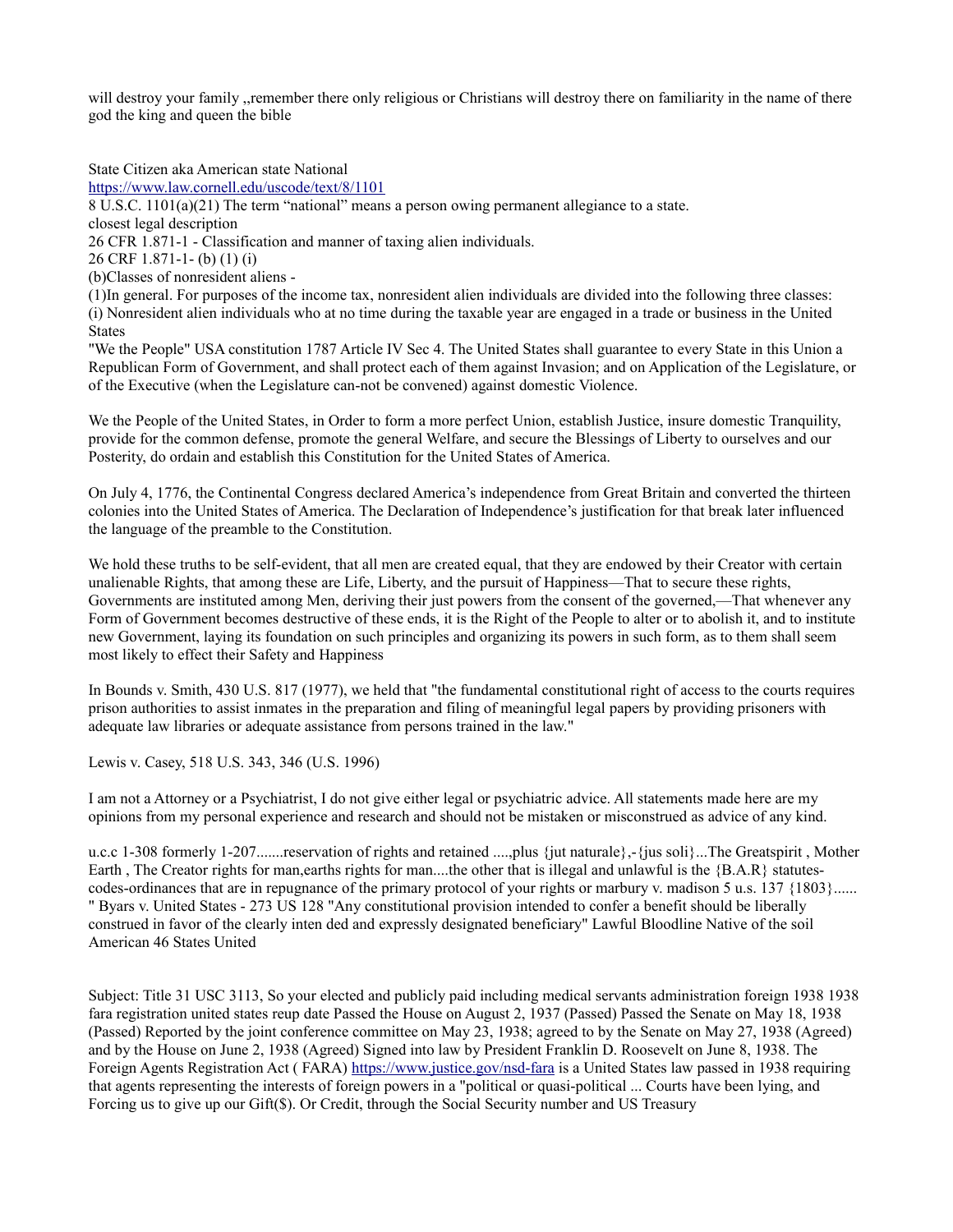Criminal Tax Manual 22.00 -- FALSE, FICTITIOUS, OR FRAUDULENT ... <https://www.justice.gov/tax/criminal-tax-manual-2200-false-fictitious-or-fraudulent-claims> Criminal Tax Manual 22.00 -- FALSE, FICTITIOUS, OR FRAUDULENT ... [www.justice.gov/tax/criminal-tax-manual-2200..](http://www.justice.gov/tax/criminal-tax-manual-2200.).

22.01 STATUTORY LANGUAGE: 18 U.S.C. §§ 287, 286 §287.False, fictitious or fraudulent claims Whoever makes or presents to any person or officer in the civil, military, or naval service of the United States, or to any department or agency thereof, any claim upon or against the United States, or any department or agency thereof, knowing such claim to be false, fictitious, or fraudulent, shall ...

Signed by a foriegn CORPS into law by President Franklin D. Roosevelt on March 9, 1933 On March 4, 1933, Delaware became the 48th and last state to close all its banks. The Emergency Banking Act (EBA) (the official title of which was the Emergency Banking Relief Act ), Public Law 73-1, 48 Stat. 1 (March 9, 1933), was an act passed by the United States Congress in March 1933 in an attempt to stabilize the British , German banking system. Bankruptcy Of The United States - Main Menu <http://usa-the-republic.com/emergency%20powers/United%20States%20Bankrupt.html>

[22 U.S.C.A. 286d] This has lead to such "Emergency" legislation is the "Public Debt Limit- Balance Budget And Emergency Deficit Control Act of 1985," Public Law 99-177, etc. The government, by becoming a corporator, [See: 22 U.S.C.A. 286(e)] lays down its sovereignty and takes on that of a private citizen. It can exercise no power which is not derived form the corporate charter.

22.01 STATUTORY LANGUAGE: 18 U.S.C. §§ 287, 286 §287.False, fictitious or fraudulent claims Whoever makes or presents to any person or officer in the civil, military, or naval service of the United States, or to any department or agency thereof, any claim upon or against the United States, or any department or agency thereof, knowing such claim to be false, fictitious, or fraudulent, shall ...

Title 31 USC 3113, So the Courts have been lying, and Forcing us to give up our Gift(\$). Or Credit, through the Social Security number and US Treasury

31 USC 3113: Accepting gifts Text contains those laws in effect on May 9, 2020 From Title 31-MONEY AND FINANCESUBTITLE III-FINANCIAL MANAGEMENTCHAPTER 31-PUBLIC DEBTSUBCHAPTER I-BORROWING AUTHORITY Jump To: [https://uscode.house.gov/view.xhtml?req=\(title:31%20section:3113%20edition:prelim\)](https://uscode.house.gov/view.xhtml?req=(title:31%20section:3113%20edition:prelim))

31 U.S. Code § 3113 - Accepting gifts | U.S. Code | US Law ... <https://www.law.cornell.edu/uscode/text/31/3113>

31 U.S. Code § 3113. Accepting gifts. ... for consistency in the revised title and with other titles of the United States Code. In clause (C), the words "by its .

31 U.S.C. § 3113 - U.S. Code Title 31. Money and Finance ... <https://codes.findlaw.com/us/title-31-money-and-finance/31-usc-sect-3113.html> U.S. Title 31. Money and Finance 31 USCA Section 3113. Read the code on FindLaw

31 U.S. Code § 3123 - Payment of obligations and interest on ... <https://www.law.cornell.edu/uscode/text/31/3123>

The text of 31:733(words between semicolon and colon) is omitted as unnecessary because of chapter 53 of the revised title. The text of 31:733(words after colon) is omitted as superseded by the Bretton Woods Agreement Act (22 U.S.C. 286 et seq.) and sections 6 and 9 of the Act of Oct. 19, 1976 (Pub. L. 94–564, 90 Stat. 2661), repealing 31:449 that provided for parity of the dollar on terms of gold and special drawing rights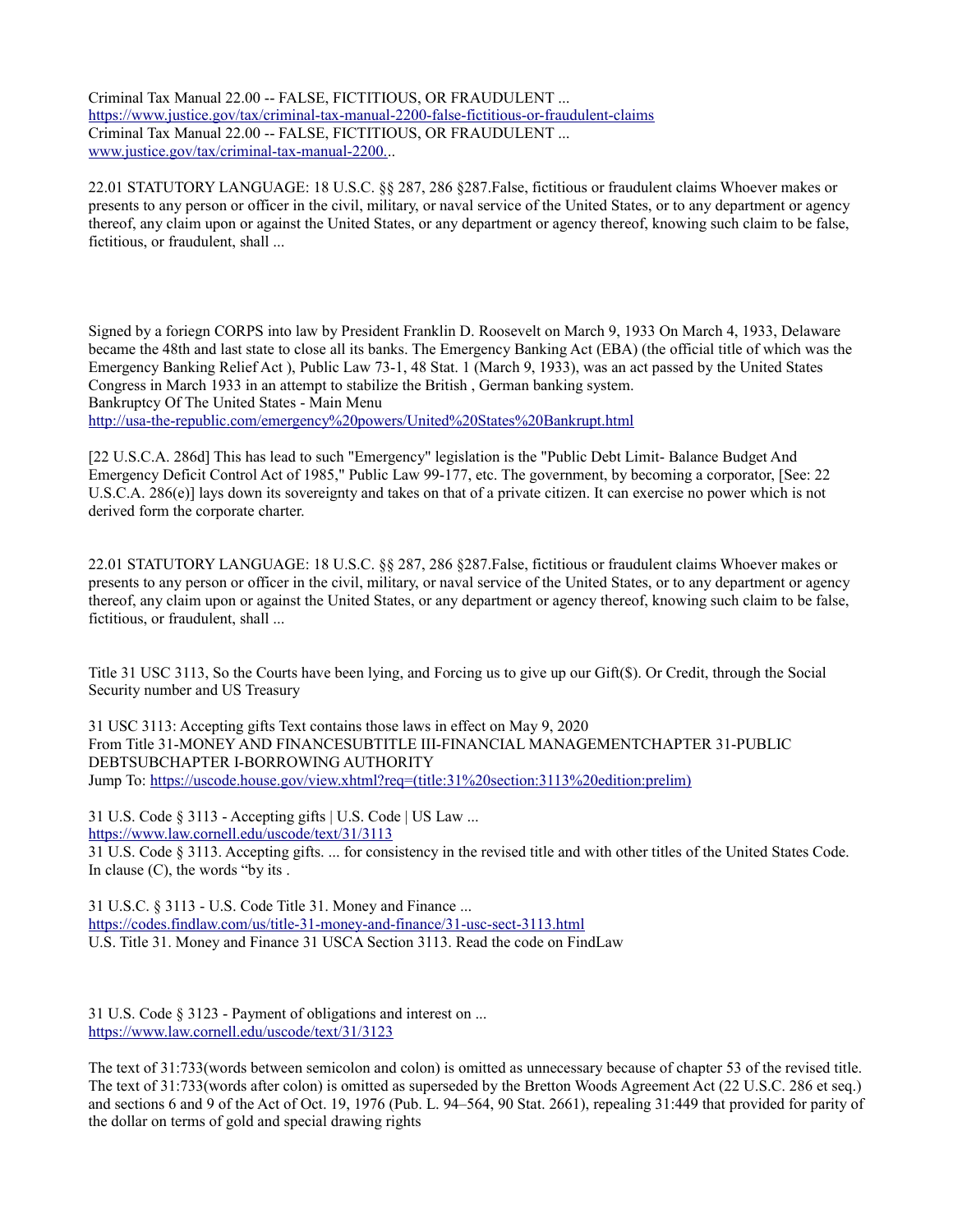22 U.S. Code § 286. Acceptance of membership by United States ... <https://www.law.cornell.edu/uscode/text/22/286> 22 U.S. Code § 286. Acceptance of membership by United States in International Monetary Fund

Title 22 of the United States Code - Wikipedia

[https://en.wikipedia.org/wiki/Title\\_22\\_of\\_the\\_United\\_States\\_Code](https://en.wikipedia.org/wiki/Title_22_of_the_United_States_Code)

22 U.S.C. ch. 65 — Control and Elimination of Chemical and Biological Weapons. 22 U.S.C. ch. 66 — United States-Hong Kong Policy. 22 U.S.C. ch. 67 — Freedom for Russia and Emerging Eurasian Democracies and Open Markets Support. 22 U.S.C. ch. 68 — Demilitarization of Former Soviet Union. 22 U.S.C. ch. 68A — Cooperative Threat Reduction

please read and educates your 1890 Native American siol bllodline

Memorandum on the Delegation of Certain Functions and ...

[https://www.whitehouse.gov/presidential-actions/memorandum-delegation-certain-functions-authorities-national-defense](https://www.whitehouse.gov/presidential-actions/memorandum-delegation-certain-functions-authorities-national-defense-authorization-act-fiscal-year-2020/)[authorization-act-fiscal-year-2020/](https://www.whitehouse.gov/presidential-actions/memorandum-delegation-certain-functions-authorities-national-defense-authorization-act-fiscal-year-2020/)

(iv) section 7124, with respect to section 73 of the Bretton Woods Agreements Act (22 U.S.C. 286 et seq.), as amended by the Act; (v) section 7131; and (vi) section 7143, with respect to section ...

22 U.S. Code § 286e - Payment of subscriptions to Fund and ... <https://www.law.cornell.edu/uscode/text/22/286e>

"For an increase in the United States quota in the International Monetary Fund, the dollar equivalent of 4,202.5 million Special Drawing Rights (approximately \$5,537,839,000), to remain available until expended, and balances equivalent to the current SDR value of the United States quota in the Fund shall be merged with this appropriation.

22 U.S.C. § 286 - U.S. Code Title 22. Foreign Relations and ... <https://codes.findlaw.com/us/title-22-foreign-relations-and-intercourse/22-usc-sect-286.html>

22 U.S.C. § 286 - U.S. Code - Unannotated Title 22. Foreign Relations and Intercourse § 286. Acceptance of membership by United States in International Monetary Fund

22 U.S.C. § 286d - U.S. Code Title 22. Foreign ... - FindLaw <https://codes.findlaw.com/us/title-22-foreign-relations-and-intercourse/22-usc-sect-286d.html> 22 U.S.C. § 286d - U.S. Code - Unannotated Title 22. Foreign Relations and Intercourse § 286d. Federal Reserve banks as depositories

[USC02] 22 USC 286: Acceptance of membership by United States ...

[https://uscode.house.gov/view.xhtml?req=\(title:22%20section:286%20edition:prelim\)](https://uscode.house.gov/view.xhtml?req=(title:22%20section:286%20edition:prelim))

22 USC 286: Acceptance of membership by United States in International Monetary Fund Text contains those laws in effect on April 2, 2020 From Title 22-FOREIGN RELATIONS AND INTERCOURSE CHAPTER 7-INTERNATIONAL BUREAUS, CONGRESSES, ETC 22 USC 286: Acceptance of membership by United States in International Monetary Fund Text contains those laws in effect on May 9, 2020 From Title 22-FOREIGN RELATIONS AND INTERCOURSECHAPTER 7-INTERNATIONAL BUREAUS,

CONGRESSES, ETC.SUBCHAPTER XV-INTERNATIONAL MONETARY FUND AND BANK FOR RECONSTRUCTION AND DEVELOPMENT Jump To: Source CreditShort TitleMiscellaneous

Office of the Law Revision Counsel

<https://uscode.house.gov/>

The United States Code is a consolidation and codification by subject matter of the general and permanent laws of the United States. It is prepared by the Office of the Law Revision Counsel of the United States House of Representatives.

Bankruptcy Of The United States - Main Menu <http://usa-the-republic.com/emergency%20powers/United%20States%20Bankrupt.html>

[22 U.S.C.A. 286d] This has lead to such "Emergency" legislation is the "Public Debt Limit- Balance Budget And Emergency Deficit Control Act of 1985," Public Law 99-177, etc. The government, by becoming a corporator, [See: 22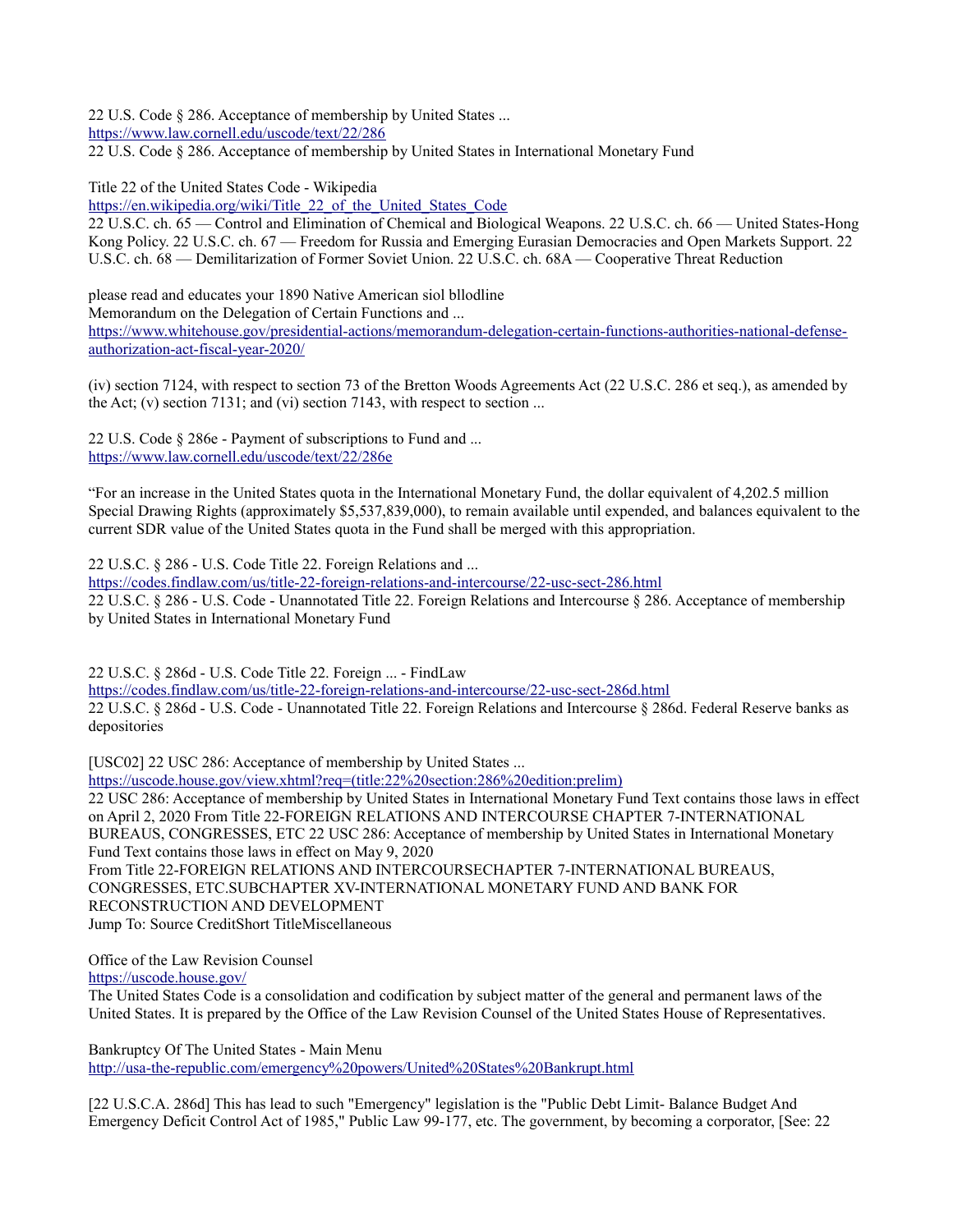U.S.C.A. 286(e)] lays down its sovereignty and takes on that of a private citizen. It can exercise no power which is not derived form the corporate

Whereas , please learn Lawyes and attornys , The Constiton law and Native Treaties States the The Sixth Amendment guarantees the right to counsel at all significant stages of a criminal proceeding. not status and administration of a CORPS rules and regulations This right is so important that there is an associated right given to people who are unable to pay for AKA legal is Foriegn Goverment assistance to have counsel appointed and paid for by the CORPS government. Not true Councel is not to be bought or paid for by CORPS defater debt notes

Whereas : "It is a clearly established principle of law that an attorney must represent a corporation, it being incorporeal and a creature of the law. An attorney representing an artificial entity must appear with the corporate charter and law in his hand. A person acting as an attorney for a foreign principal must be registered to act on the principal's behalf." See, Foreign Agents Registration Act" (22 USC § 612 et seq.); Victor Rabinowitz et. at. v. Robert F. Kennedy,376 US 605. "Failure to file the "Foreign Agents Registrations Statement" goes directly to the jurisdiction and lack of standing to be before the court, and is a felony pursuant to 18 USC §§ 219, 951. The conflict of law, interest and allegiance is obvious. A Lawyer can not make a claim to your rights , Only you can . Federal District Court Judge James Alger Fee's mind blowing assertion in United States v. Johnson, 76 F. Supp. 538 (M.D. Pa. 1947)

U.S. District Court for the Middle District of Pennsylvania - 76 F. Supp. 538 (M.D. Pa. 1947) February 26, 1947 , Congress cannot by legislation enlarge the federal jurisdiction, and it cannot be enlarged under the treaty making power." Mayor, Alderman and Inhabitants of City of New Orleans v. U.S., 35 U.S. 662, 10 Pet. 662, 9 L.Ed. 573 (1836). And; 18 U.S. Code § 661 - Within special maritime and territorial jurisdiction

The Official State Office Known as "Person"

This is the single most important lesson that you MUST learn. If you spend an hour to learn this material you will be rewarded for the rest of your life.

The word "person" in legal terminology is perceived as a general word which normally includes in its scope a variety of entities other than human beings. See e.g. 1 U.S.C. sec 1. Church of Scientology v. U.S. Dept. of Justice (1979) 612F.2d 417, 425.

One of the very first of your state statutes will have a section listed entitled "Definitions. "Carefully study this section of the statutes and you will find a portion that reads similar to this excerpt:

In construing these statutes and each and every word, phrase, or part hereof, where the context will permit:

1. The singular includes the plural and vice versa.

2. Gender-specific language includes the other gender and neuter.

3. The word "person" includes individuals, children, firms, associations, joint adventures, partnerships, estates, trusts, business trusts, syndicates, fiduciaries, corporations, and all other groups or combinations.

NOTE HOWEVER, THE DEFINITIONS STATUTE DOES NOT LIST MAN OR WOMAN -- THEREFORE THEY ARE EXCLUDED FROM ALL THE STATUTES !!!

Under the rule of construction "expressio unius est exclusio alterius," where a statute or Constitution enumerates the things on which it is to operate or forbids certain things, it is ordinarily to be construed as excluding from its operation all those not expressly mentioned. Generally words in a statute should be given their plain and ordinary meaning. When a statute does not specifically define words, such words should be construed in their common or ordinary sense to the effect that the rules used in construing statutes are also applicable in the construction of the Constitution. It is a fundamental rule of statutory construction that words of common usage when used in a statute should be construed in their plain and ordinary sense. If you carefully read the statute laws enacted by your state legislature you will also notice that they are all written with phrases similar to these five examples :

1. A person commits the offense of failure to carry a license if the person . . .  $\bigotimes$  A person commits the offense of failure to register a vehicle if the person  $\dots$  3. A person commits the offense of driving uninsured if the person  $\dots$   $\otimes$ 4. A person commits the offense of fishing if the person  $\ldots$   $\bullet$ . A person commits the offense of breathing if the person  $\ldots$ 

Notice that only "persons" can commit these state legislature created crimes. A crime is by definition an offense committed against the "state." If you commit an offense against a human, it is called a tort. Examples of torts would be any personal injury, slander, or defamation of character.

So how does someone become a "person" and subject to regulation by state statutes and laws ?

There is only one way. You must ask the state for permission to volunteer to become a state person. You must volunteer because the U.S. Constitution forbids the state from compelling you into slavery. This is found in the 13th and 14th Amendments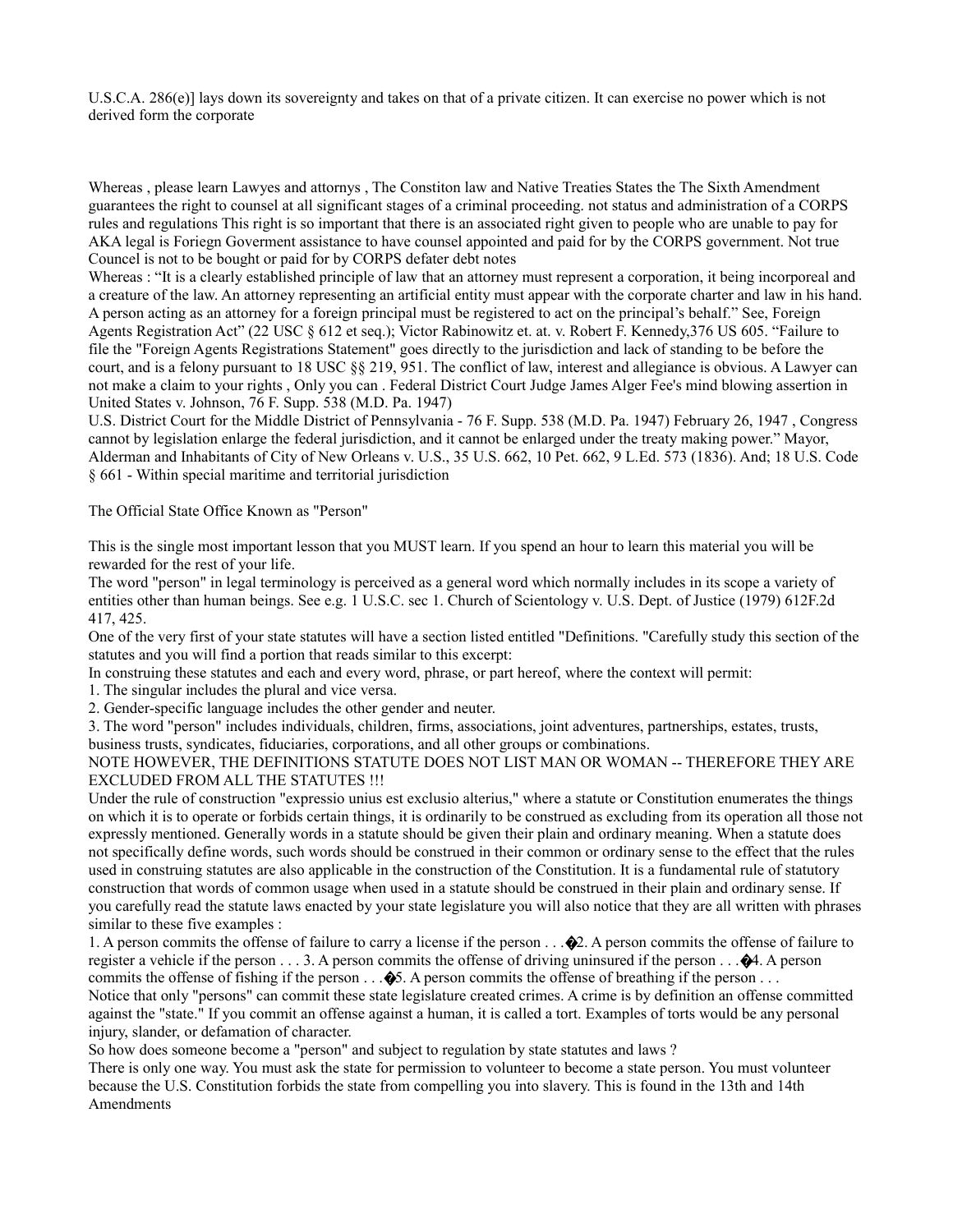Whereas

It is illegal for a company (government agency this is you Mayor, City council , County Commissioner members and or sheriff and there there states corporation member's AKA Servants to Lawful Bloodline Native of 48 States untied , Not Committing budetery thief of service to the public as a written ) to demand a SSN under Section 208 of the Social Security Act.

<https://www.congress.gov/congressional-report/115th-congress/house-report/635/1>

The city county or state is a corporation, cannot be not an injured party with affidavit. fake corpse Judges Lawyers Attoerney clearks empolyed the of

Only living woman and or children and the man can be injured parties living woman and child , and the man -

This applies both with Federal Rules of Evidence and State Rules of Evidence.... there must be a competent first hand witness (a body). There has to be a real person making the complaint and bringing evidence before the court. Corporations are paper and can't testify. "Manifestly, [such statements] cannot be properly considered by us in the disposition of [a] case." United States v. Lovasco (431 U.S. 783, 97 S. Ct. 2044, 52 L. Ed. 2d 752, (06/09/77)

In 1936, the Social Security Administration established the Social Security number (SSN) ... The aggregation of personal information, such as SSNs, in large corporate ... Some federal agencies are beginning to collect statistics on identity theft ..... Transactions Act report to also request that the first five digits of their SSN Your Social Security number is an important key for an identity thief. ... in regards to illegal activity on my Social Security Number and advising of ... I wish you legal and legitimate law agencies would figure out a process to end .... hes from the gift distribution center but doesn't know what company when you ...

Aug 14, 2009 ... 2.1.1 Do I have to give my SSN to "XYZ" Company in order to get [some service or goods]? ... 2.2 GOVERNMENTAL AGENCIES REQUESTS FOR SSNs ... There is no law that requires parents to get a social security number for their ... The federal law (another federal funding-contingent requirement) allows ... It is a voluntary , Where As the Parent by law con not put ones child into slaverty ,the Child has to be an adult of 18 years of age

Whereas aslearn how the Democatic Demoracy of foreign affairs keeps you senlaved also paying there bills for generation names and years

HUMAN CAPITAL, William J. Clinton: "Executive Order 13037— March 3, 1997 (b) The appropriate definition of capital for Federal budgeting, including: use of capital for the Federal Government itself or the economy at large; ownership by the Federal Government or some other entity; defense and nondefense capital; physical capital and intangible or human capital; distinctions among investments in and for current, future, and retired workers; distinctions between capital to increase productivity and capital to enhance the quality of life; and existing definitions of capital for budgeting; Your Enslavement by the British Bar

Democrats British Democracy Former Register Attorney William Jefferson Clinton illegally and committed treason By Oath , by signing your Birth certificate state Corporation of state , to the Sectary of your state Registration bonds you over get it yet

Foreign world terrorist Queen Elizabeth controls and has amended U.S. Social Security <https://www.apfn.org/apfn/queen.htm>

Queen Elizabeth controls and has amended U.S. Social Security, as follows: S.I. 1997 NO.1778 The Social Security (United States of America) Order 1997 Made 22nd of July 1997 coming into force 1st September 1997. Willam Jefferson Clinton sign of to a Forieg CORPS Commiting treason

THE ULTIMATE DELUSION - The TREATY of 1213 // WHO OWNS YOU ? The Ultimate Delusion By: Stephen Ames Queen Elizabeth controls and has amended U.S. Social Security, as follows: S.I. 1997 NO.1778 The Social Security (United States of America) Order 1997 Made 22nd of July 1997 coming into force 1st September 1997. Queen's Most Excellent Majesty in Council. Whereas at London on the 13th February 1984 an Agreement on social security between the Government of the United Kingdom of Great Britain and Northern Ireland and the Government of the United States of America (hereinafter referred to as "the Agreement") and an ...

<https://republic4dummies.blogspot.com/2011/03/ultimate-delusion.html>

Queen Elizabeth controls and has amended U.S. Social Security, as follows: S.I. 1997 NO.1778 The Social Security (United States of America) Order 1997 Made 22nd of July 1997 coming into force 1st September 1997.

3. The gold fringe on the United States flag is a legal holdover from these times. When one walks into the courtroom or any other institution with a gold fringe, one has surrendered to the bylaws of that Corporation and NOT the Constitution. Flag -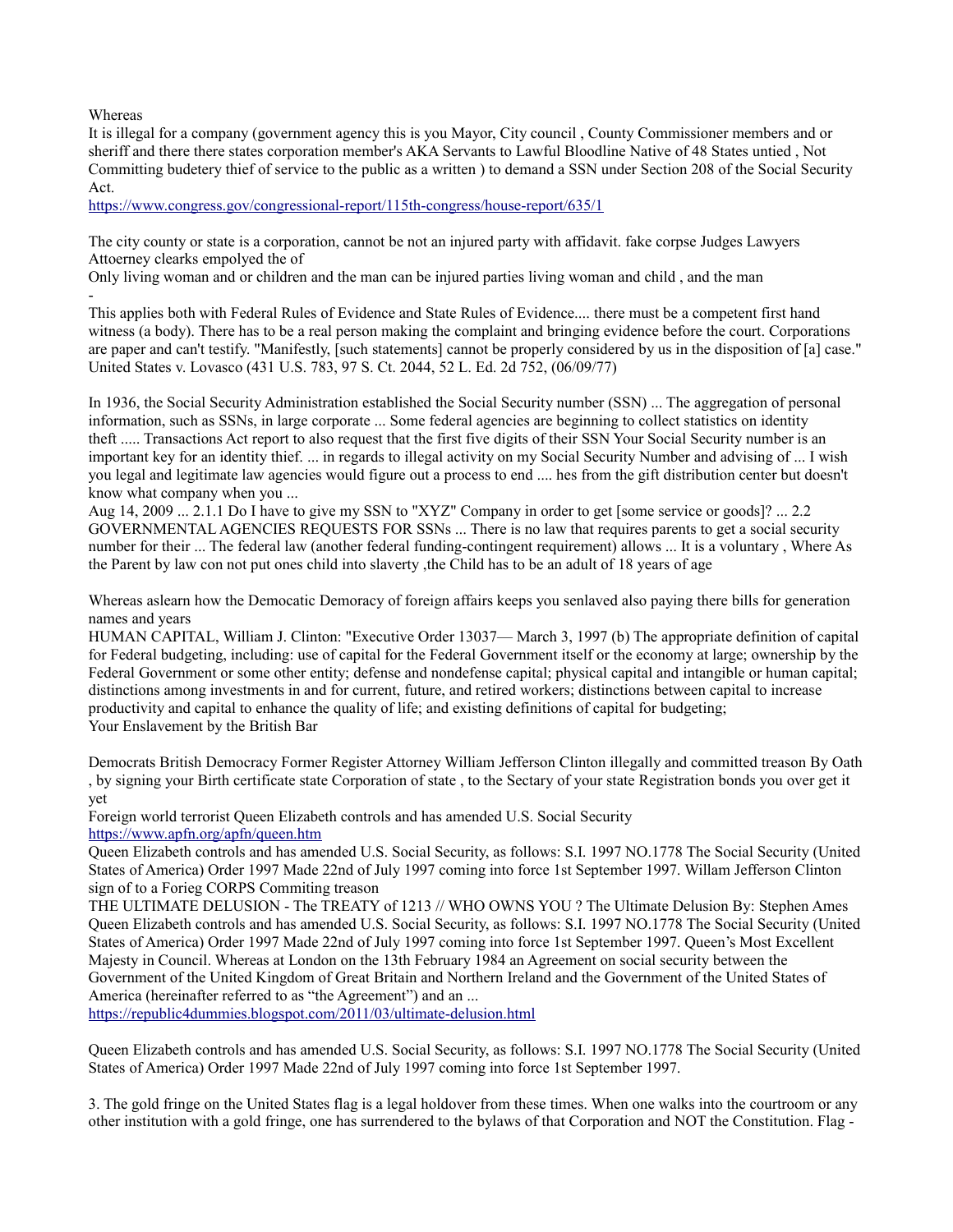Expose 1933

<http://www.expose1933.com/3-gold-fringe-flag.html>

Flag in Washington, DC the District of Columbia Has 3 red stars, each symbolizing a city state within the three city empire consists of Washington D.C., London, and Vatican City.

4 U.S. Code § 101 - Oath by members of legislatures and officers

Every member of a State legislature, and every executive and judicial officer of a State, shall, before he proceeds to execute the duties of his office, take an oath in the following form, to wit: "I, A B, do solemnly swear that I will support the Constitution of the United States."

1.Theft and robbery by the government in the guise of "taxation"

2.Government by decree rather than by law

3.Extortion under the color of law in violation 18 U.S.C. §872.

4.Tyranny

5. Socialism

6.Mob rule and a tyranny by the "have-nots" against the "haves"

7.18 U.S.C. §241: Conspiracy against rights. The IRS shares tax return information with states of the union, so that both of them can conspire to deprive you of your property.

8.18 U.S.C. §242: Deprivation of rights under the color of law. The Fifth Amendment says that people in states of the Union cannot be deprived of their property without due process of law or a court hearing. Yet, the IRS tries to make it appear like they have the authority to just STEAL these people's property for a fabricated tax debt that they aren't even legally liable for.

9.18 U.S.C. §247: Damage to religious property; obstruction of persons in the free exercise of religious beliefs 10.18 U.S.C. §872: Extortion by officers or employees of the United States.

11.18 U.S.C. §876: Mailing threatening communications. This includes all the threatening notices regarding levies, liens, and idiotic IRS letters that refuse to justify why government thinks we are "liable".

12.18 U.S.C. §880: Receiving the proceeds of extortion. Any money collected from Americans through illegal enforcement actions and for which the contributors are not "liable" under the law is extorted money, and the IRS is in receipt of the proceeds of illegal extortion.

13.18 U.S.C. §1581: Peonage, obstructing enforcement. IRS is obstructing the proper administration of the Internal Revenue Code and the Constitution, which require that they respect those who choose NOT to volunteer to participate in the federal donation program identified under Subtitle A of the I.R.C.

14.18 U.S.C. §1583: Enticement into slavery. IRS tries to enlist "nontaxpayers" to rejoin the ranks of other peons who pay taxes they aren't demonstrably liable for, which amount to slavery.

15.18 U.S.C. §1589: Forced labor. Being forced to expend one's personal time responding to frivolous IRS notices and pay taxes on my labor that I am not liable for.

16.Public v. Private Employment: You Really Work for Uncle Sam if you Receive Federal Benefits

17.A federal "public official" has no rights in relation to their employer, the federal government:

.an officer may be held liable in damages to any person injured in consequence of a breach of any of the duties connected with his office...The liability for nonfeasance, misfeasance, and for malfeasance in office is in his 'individual' , not his official capacity..." 70 Am. Jur. 2nd Sec. 50, VII Civil Liability "No man in this country is so high that he is above the law. No officer of the law may set that law at defiance with impunity. All the officers of the government, from the highest to the lowest, are creatures of the law and are bound to obey it. It is the only supreme power in our system of government, and every man who by accepting office participates in its functions is only the more strongly bound to submit to that supremacy, and to observe the limitations which it imposes upon the exercise of the authority which it gives. "Shall it be said... that the courts cannot give remedy when the citizen has been deprived of his property by force, his estate seized and converted to the use of the government without any lawful authority, without any process of law, and without any compensation, because the president has ordered it and his officers are in possession?

"The restrictions that the Constitution places upon the government in its capacity as lawmaker, i.e., as the regulator of private conduct, are not the same as the restrictions that it places upon the government in its capacity as employer. We have recognized this in many contexts, with respect to many different constitutional guarantees. Private citizens perhaps cannot be prevented from wearing long hair, but policemen can. Kelley v. Johnson, 425 U.S. 238, 247 (1976). Private citizens cannot have their property searched without probable cause, but in many circumstances government employees can.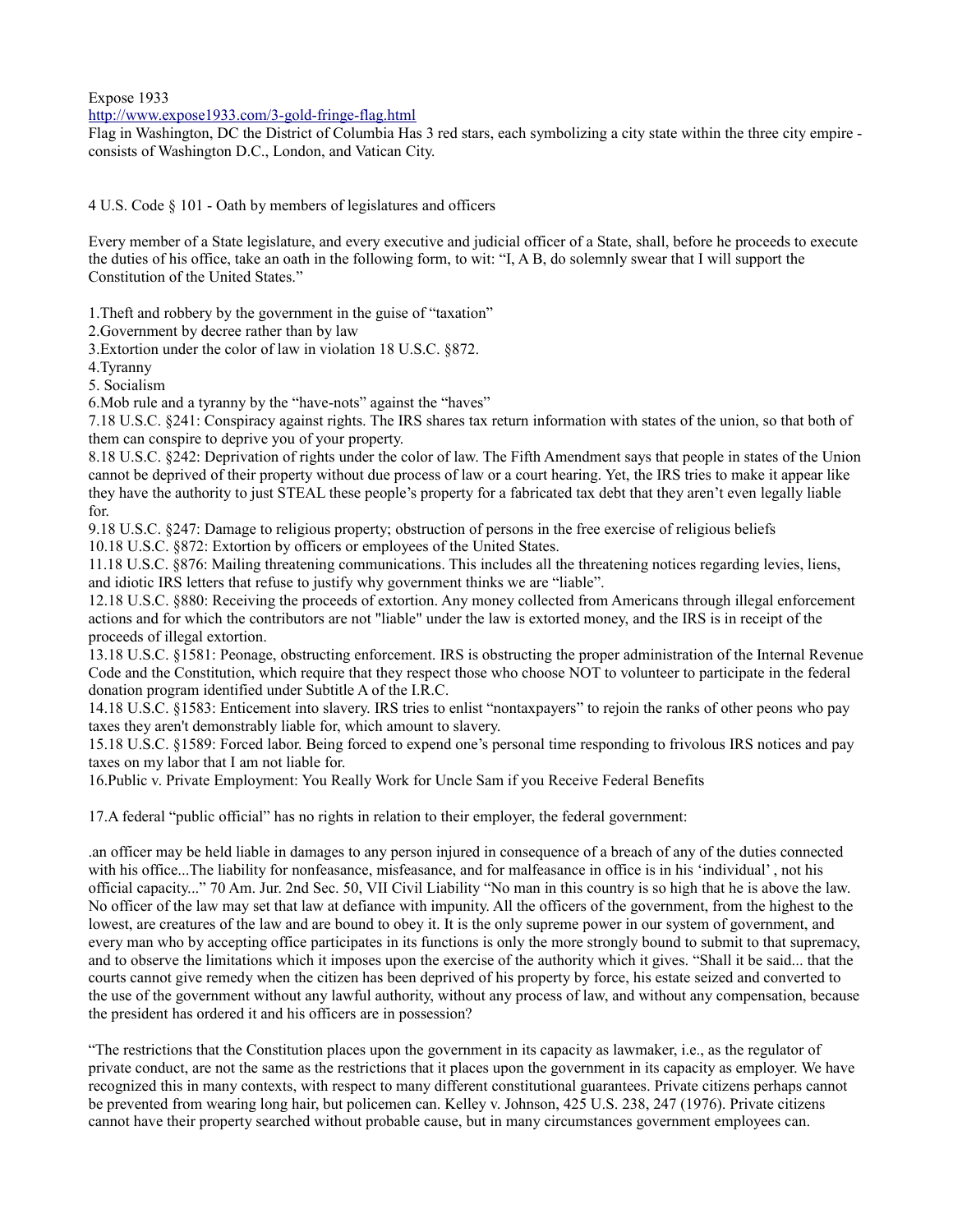O'Connor v. Ortega, 480 U.S. 709, 723 (1987) (plurality opinion); id., at 732 (SCALIA, J., concurring in judgment). Private citizens cannot be punished for refusing to provide the government information that may incriminate them, but government employees can be dismissed when the incriminating information that they refuse to provide relates to the performance of their job. Gardner v. Broderick, [497 U.S. 62, 95] 392 U.S. 273, 277 -278 (1968). With regard to freedom of speech in particular: Private citizens cannot be punished for speech of merely private concern, but government employees can be fired for that reason. Connick v. Myers, 461 U.S. 138, 147 (1983). Private citizens cannot be punished for partisan political activity, but federal and state employees can be dismissed and otherwise punished for that reason. Public Workers v. Mitchell, 330 U.S. 75, 101 (1947); Civil Service Comm'n v. Letter Carriers, 413 U.S. 548, 556 (1973); Broadrick v. Oklahoma, 413 U.S. 601, 616 -617 (1973)."

[Rutan v. Republican Party of Illinois, 497 U.S. 62 (1990)]

Subject: OUR SWORN DUTY An area of serious consideration for every police officer, is to understand that the most important law in our land he has taken an oath to protect, defend, AND ENFORCE, is not state laws, nor city or county ordinances, but, that law that supersede all other laws in our nation, – the U.S. Constitution. If laws in a particular police officer's state, or local community are in conflict with the SUPREME LAW of our nation, there Is no question that the officer's duty is to "uphold the U.S. Constitution."

## OUR SWORN DUTY

An area of serious consideration for every police officer, is to understand that the most important law in our land he has taken an oath to protect, defend, AND ENFORCE, is not state laws, nor city or county ordinances, but, that law that supersede all other laws in our nation, – the U.S. Constitution. If laws in a particular police officer's state, or local community are in conflict with the SUPREME LAW of our nation, there Is no question that the officer's duty is to "uphold the U.S. Constitution."

What does this mean to the "patrol officer" who will be the only sworn "Executive Officer" on the scene, when knowledgeable Citizens raise serious objections over possession of insurance, drivers licenses and other restrictions? It definitely means these officers will be faced with a hard decision. (Most certainly if that decision effects state, city or county revenues, such as the issuing of citations do.)

Example: If a state legislator, judge or a superior tells a police officer to proceed and enforce a contradictory, (illegal), state law rather than the Supreme Law of this country, what is that "sworn officer" to do? Although we may not want to hear it, there is but one right answer, – "the officer is duty bound to uphold his oath of office" and obey the highest laws of the nation. THIS IS OUR SWORN DUTY AND IT'S THE LAW!

Such a strong honest stand taken by a police officer, upholding his or her oath of office, takes moral strength of character. It will, without question, "SEPARATE THE MEN FROM THE BOYS." Such honest and straight forward decisions on behalf of a government official have often caused pressure to be applied to force such officers to set aside, or compromise their morals or convictions.

As a solace for those brave souls in uniform that will stand up for law and justice, even when it's unpopular, or uncomfortable to do so…let me say this. In any legal stand-off over a sworn official "violating" or "upholding" their oath of office, those that would side with the "violation" should inevitable lose.

Our Founding Fathers assured us, on many occasions, the following: Defending our freedoms in the face of people that would for "expedients sake," or behind the guise, "for the safety and welfare of the masses," ignore peoples rights, would forever demand sacrifice andvigilance from those that desired to remain free. That sounds a little like – "Freedom is not free!"

Every police officer should keep the following court ruling, that was covered earlier, in mind before issuing citations in regard to "mandatory licensing, registration and insurance" – verses – "the right of the people to travel unencumbered":

"THE CLAlM AND EXERCISE OF A CONSTITUTIONAL RlGHT CANNOT BE CONVERTED INTO A CRIME." – Miller v U.S., 230 F 2d 486. 489.

"governments are but trustees acting under derived authority and have no power to delegate what is not delegated to them,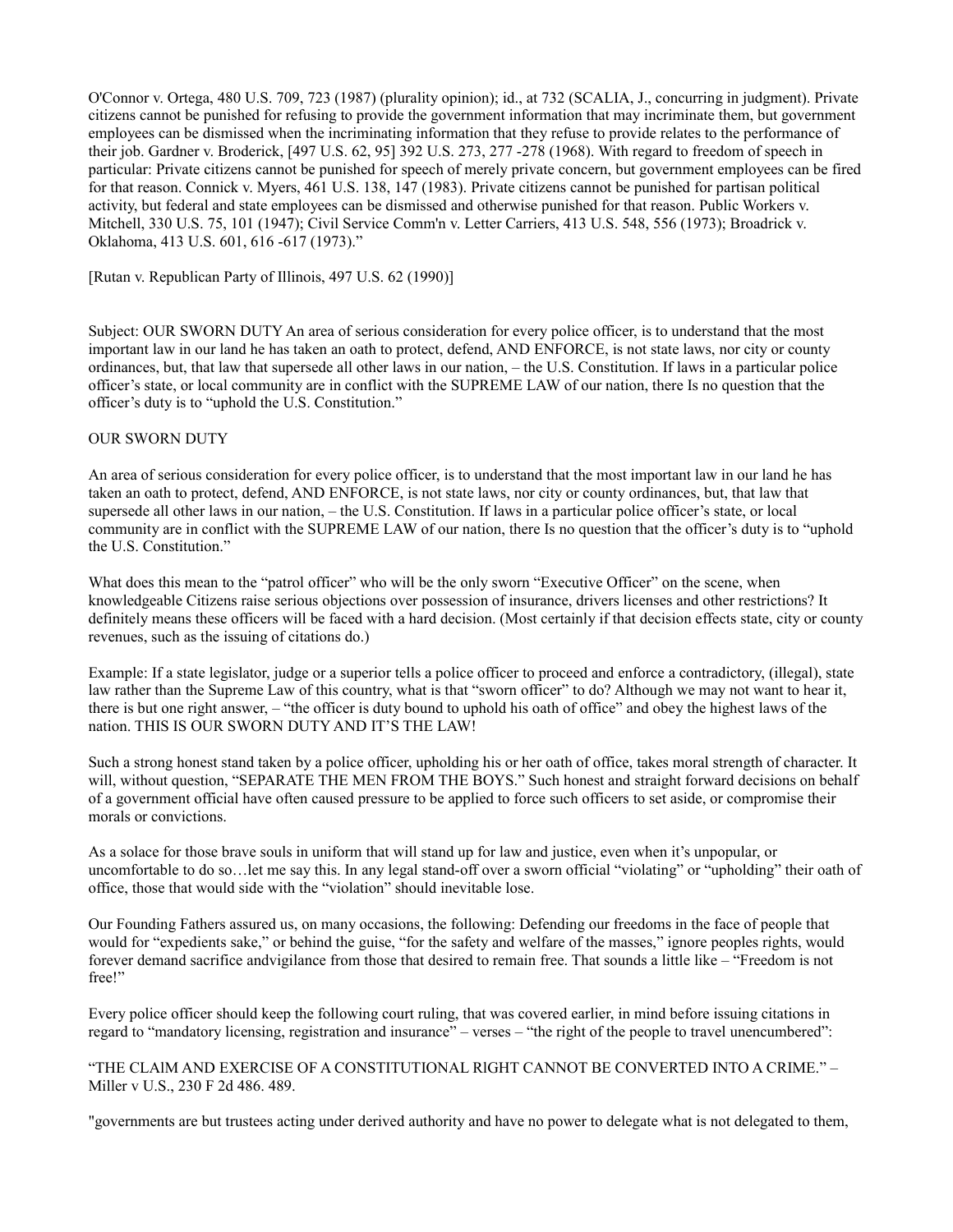But the people, as the original fountain, might take away what they have delegated and entrust to whom they please. ... The sovereignty on every state resided in the people of the state and they may alter or change their form of government at their own pleasure."

Luther v Borden, 48 U.S. 1, 12 Led 581

State v. Manuel, 20 NC 122: "the term 'citizen' in the United States, is analogous to the term `subject' in common law; the change of phrase has resulted from the change in government."

Supreme Court: Jones v. Temmer, 89 F. Supp 1226: "The privileges and immunities clause of the 14th Amendment protects very few rights because it neither incorporates the Bill of Rights, nor protects all rights of individual citizens. Instead this provision protects only those rights peculiar to being a citizen of the federal government; it does not protect those rights which relate to state citizenship." Supreme Court: US vs. Valentine 288 F. Supp. 957: "The only absolute and unqualified right of a United States citizen is to residence within the territorial boundaries of the United States." Supreme Court 1795 a."Inasmuch as every government is an artificial person, an abstraction, and a creature of the mind only, a government can interface only with other artificial persons. The imaginary, having neither actuality nor substance, is foreclosed from creating and attaining parity with the tangible. The legal manifestation of this is that no government, as well as any law, agency, aspect, court, etc. can concern itself with anything other than corporate, artificial persons and the contracts between them." S.C.R. 1795, Penhallow v. Doane's Administrators 3 U.S. 54; 1 L.Ed. 57; 3 Dall. 54; and,

b. "the contracts between them" involve U.S. Citizens, which are deemed as Corporate Entities:

c. "Therefore, the U.S. Citizens residing in one of the states of the union, are classified as property and franchises of the federal government as an "individual entity"", Wheeling Steel Corp. v. Fox, 298 U.S. 193, 80 L.Ed. 1143, 56 S.Ct. 773 .....................................................................OUR rights" are such as "existed" by the Law of the Land (Common Law) "long antecedent" to the organization of the State", and can only be taken from him by "due process of law", and "in accordance with the Constitution." (the original organic Constitution not the Second Secret fake FEDERAL D.C. Corporate CONstitution charter version)

18."U.S. Inc." is a federal corporation, as defined below:

"Corporations are also of all grades, and made for varied objects; all governments are corporations, created by usage and common consent, or grants and charters which create a body politic for prescribed purposes; but whether they are private, local or general, in their objects, for the enjoyment of property, or the exercise of power, they are all governed by the same rules of law, as to the construction and the obligation of the instrument by which the incorporation is made. One universal rule of law protects persons and property. It is a fundamental principle of the common law of England, that the term freemen of the kingdom, includes 'all persons,' ecclesiastical and temporal, incorporate, politique or natural; it is a part of their magna charta (2 Inst. 4), and is incorporated into our institutions. The persons of the members of corporations are on the same footing of protection as other persons, and their corporate property secured by the same laws which protect that of individuals. 2 Inst. 46-7. 'No man shall be taken,' 'no man shall be disseised,' without due process of law, is a principle taken from magna charta, infused into all our state constitutions, and is made inviolable by the federal government, by the amendments to the constitution."

[Proprietors of Charles River Bridge v. Proprietors of Warren Bridge, 36 U.S. 420 (1837)]

Helvering v. Davis, 301 U.S. 619 (1937), was a decision by the United States Supreme Court, which held that Social Security was constitutionally permissible as an exercise of the federal power to spend for the general welfare, and did not contravene the 10th Amendment. The Court's 5-2 decision defended the constitutionality of the Social Security Act of 1935, requiring only that welfare spending be for the common benefit as distinguished from some mere local purpose.

It affirmed a District Court decree that held that the tax upon employees was not properly at issue, and that the tax upon employer was constitutional. Thus there is no failure to file or to pay tax.

U.S. Code: Title 5. GOVERNMENT ORGANIZATION AND EMPLOYEES | U ... <https://www.law.cornell.edu/uscode/text/5>

"That the laws relating to the organization of the Government of the United States and to its civilian officers and employees, generally, are revised, codified, and enacted as title 5 of the United States Code, entitled 'Government Organization and Employees', and may be cited as '5 U.S.C., §'."